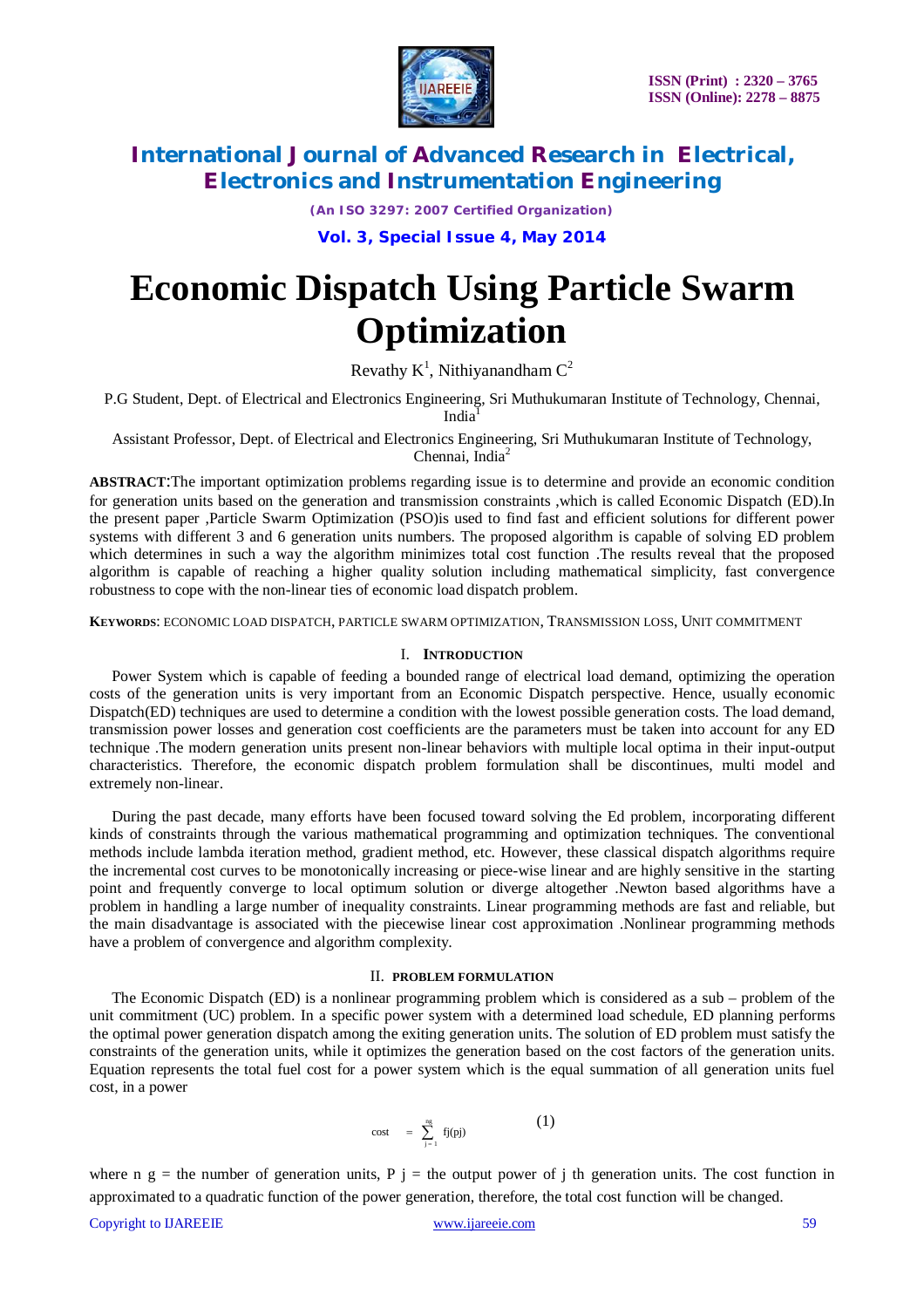

*(An ISO 3297: 2007 Certified Organization)*

## **Vol. 3, Special Issue 4, May 2014**

$$
\text{Cost} = \sum_{j=1}^{ng} cjp_j^2 + b_jp_j + a_j \tag{2}
$$

where pj= generation power by jth generation units;  $a_j$ ,  $b_j$ ,  $c_j$  = fuel cost co efficient of unit j.

### III. **SYSTEM CONSTRAINTS**

### *A. Equality Constraints*

Normally, in a power system the amount of generated power as to be enough to feed the load demand plus transmission lines losses. Since the transmission lines are located between the generating units and loads, P loss can occur anywhere before the power reaches load (pd). Any shortage in the generated power will cause shortage in feeding the load demand which may cause many problems for the system and loads.

$$
\sum_{j=1}^{n} P_j = p_d + p_{loss} \tag{3}
$$

where pd = the load demand; P loss= The Transmission line loss;  $ng$  = The number of generation units;  $pi$  = The output power of jth generation units

Here , the loss co- efficient method which is developed by Kron and Kirchmayer , is used to include the effect of transmission losses .B matrix which is known as the transmission loss co-efficient matrix is a square matrix which a dimension of  $ng*ng$ , While  $ng =$  the number of generation unit in the system.

Applying B matrix gives a solution with generated powers of different units as the variables. Equation (4) shows the function of calculating P loss as the transmission loss through B matrix.

$$
p_{loss} = \sum_{i=1}^{ng} \sum_{j=1}^{ng} P_i B_{ij} P_j \tag{4}
$$

where P loss = total transmission loss in the system; Pi,  $Pi =$  the generated power by ith and jth generating unit respectively; Bij= the element of the B matrix between ith and jth generating units.

#### **B.** *In Equality Constraints*

All generation units have some limitations in output power regardless of the types. In exiting power systems, the thermal units play a very important role .Thermal units can be pose both maximum and minimum constraints on the generating powers so there is always a range of operating work for the generating units .Generating less power than minimum may cause the rotor to over speed whereas at maximum power, it may cause in stability issues for synchronous generators. So as to be considered in all steps of solving the ED problem.

$$
P_j^{min} \le P_j \le P_j^{max} \tag{5}
$$

For  $j = 1, 2...$ ng .Where  $P_j^{min}$  and  $P_j^{max}$  are the constraints of generation for jth generating unit.

### IV. **PARTICLE SWARM OPTIMIZATION**

Particle swarm optimization (PSO) is a population based stochastic optimization technique developed by Dr.Ebehart and Dr. Kennedy in 1995, inspired by social behaviour of bird flocking or fish schooling. PSO simulates the behaviors of bird flocking. Suppose the following scenario: a group of birds are randomly searching food in an area. There is only one piece of food in the area being searched. All the birds do not know where the food is. But they know how far the food is in each iteration. So what's the best strategy to find the food? The effective one is to follow the bird, which is nearest to the food. PSO learned from the scenario and used it to solve the optimization problems. In PSO, each single solution is a "bird" in the search space. We call it "particle".

All the particles have fitness values, which are evaluated by the fitness function to be optimized, and have velocities, which direct the flying of the particles. The particles fly through the problem space by following the current optimum particles. PSO is initialized with a group of random particles (solutions) and then searches for optima by updating generations. In every iteration, each particle is updated by following two "best" values. The first one is the best solution (fitness) it has achieved so far. (The fitness value is also stored.). This value is called "pbest". Another "best" value that is tracked by the particle swarm optimizer is the best value, obtained so far by any particle in the population. This best value is a global best and called "gbest". When a particle takes part of the population as its topological neighbours, the best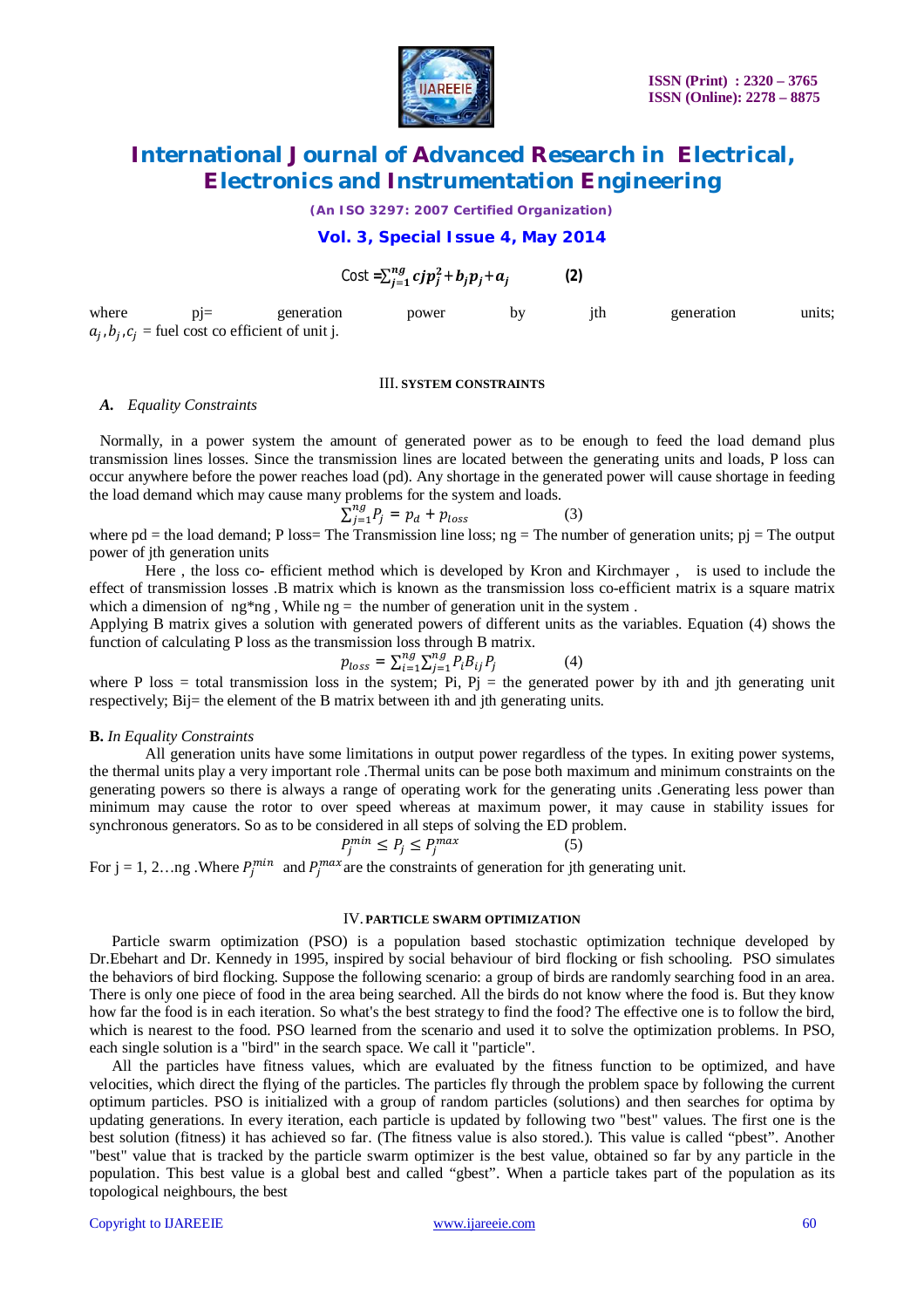

*(An ISO 3297: 2007 Certified Organization)*

### **Vol. 3, Special Issue 4, May 2014**

value is a local best and is called p-best. After finding the two best values, the particle updates its velocity and positions with following.

Vi (u+1) =w \*Vi (u) +C1\*rand ( )\*(pbest i -Pi(u)) +C2\*rand ( )\*( gbesti -Pi(u) (6)

$$
Pi (u+1) = Pi (u) + Vi (u+1)
$$
 (7)

In the above equation, the term rand ( )\*(pbest i -Pi (u)) is called particle memory influence. The term rand (  $(*)$ <sup>\*</sup>( gbesti -Pi(u)) is called swarm influence. Vi (u) which is the velocity of ith particle at iteration 'u' must lie in the range Vmin  $\leq$  Vi (u)  $\leq$  Vmax. The parameter Vmax determines the resolution, or fitness, with which regions are to be searched between the present position and the target position. If Vmax is too high, particles may fly past good solutions. If Vmin is too small, particles may not explore sufficiently beyond local solutions. In many experiences with PSO, Vmax was often set at 10-20% of the dynamic range on each dimension. The constants C1and C2 pull each particle towards pbest and gbest positions. Low values allow particles to roam far from the target regions before being tugged back. On the other hand, high values result in abrupt movement towards, or past, target regions. The acceleration constants C1 and C2 are often set to be 2.0 according to past experiences.Suitable selection of inertia weight *'ω*' provides a balance between global and local explorations, thus requiring less iteration on average to find a sufficiently optimal solution. In general, the inertia weight  $\hat{w}$  is set according to the following equation,

$$
W = W_{\text{max}} \left[ \frac{w_{\text{max}} - w_{\text{min}}}{\text{ITER}_{\text{max}}} \right] \times \quad ITER \tag{8}
$$

where w -is the inertia weighting factor, Wmax - maximum value of weighting factor, Wmin - minimum value of weighting factor, ITERmax - maximum number of iterations and ITER - current number of iteration

### V. **PROPOSED METHODOLOGY**

The current proposed PSO-based algorithm.is developed to obtain an efficient solution for an Economic Dispatch (ED) problem. The optimized solution will give the best amount of power generation for each generation unit in terms of costs. Some definitions are made in the proposed algorithm as follows.

#### VI. **REPRESENTATION OF SWARM**

Swarm is the particles which are moving are moving and giving solutions for solving the problem. The particles move in the domain of the problem space and each of them represents a solution for the problem. Swarm is the particles which are moving and giving solutions for solving the problems. The particles move in the domain of the problem space and each of them represents a solution for the problem .ED problem. If P1, P2and P3 the generation units in a system, then particle (i) flies in the problem area to find the best possible solution. Vector  $V_i$  is the resultant vector which is obtained from (6). For a system with more than three generation units, we cannot demonstrate them in a 2- D paper because there is no Cartesian space available. However, we can consider systems with more than three dimensions theoretically to solve problems. In the current study, arrays and matrixes are the problem search space.

#### **A.** *Fitness Function*

To evaluate the proposed solution by particles, we need to define a fitness function. The fitness function has to be able to determine which solution is better and more efficient after considering all the solutions obtained by the particles at every iteration. Normally the fitness function is being set to have the lowest possible value at an optimum point. In the current study, we also need to have the lowest possible value for the cost and transmission lost hence the fitness function is proposed as follows,

$$
L = \sum_{j=1}^{ng} C_j \lambda \times \left| \sum_{j=1}^{ng} p_j - p_d - \sum_{i=1}^{ng} \sum_{j=1}^{ng} P_i B_{ij} P_j \right| \tag{9}
$$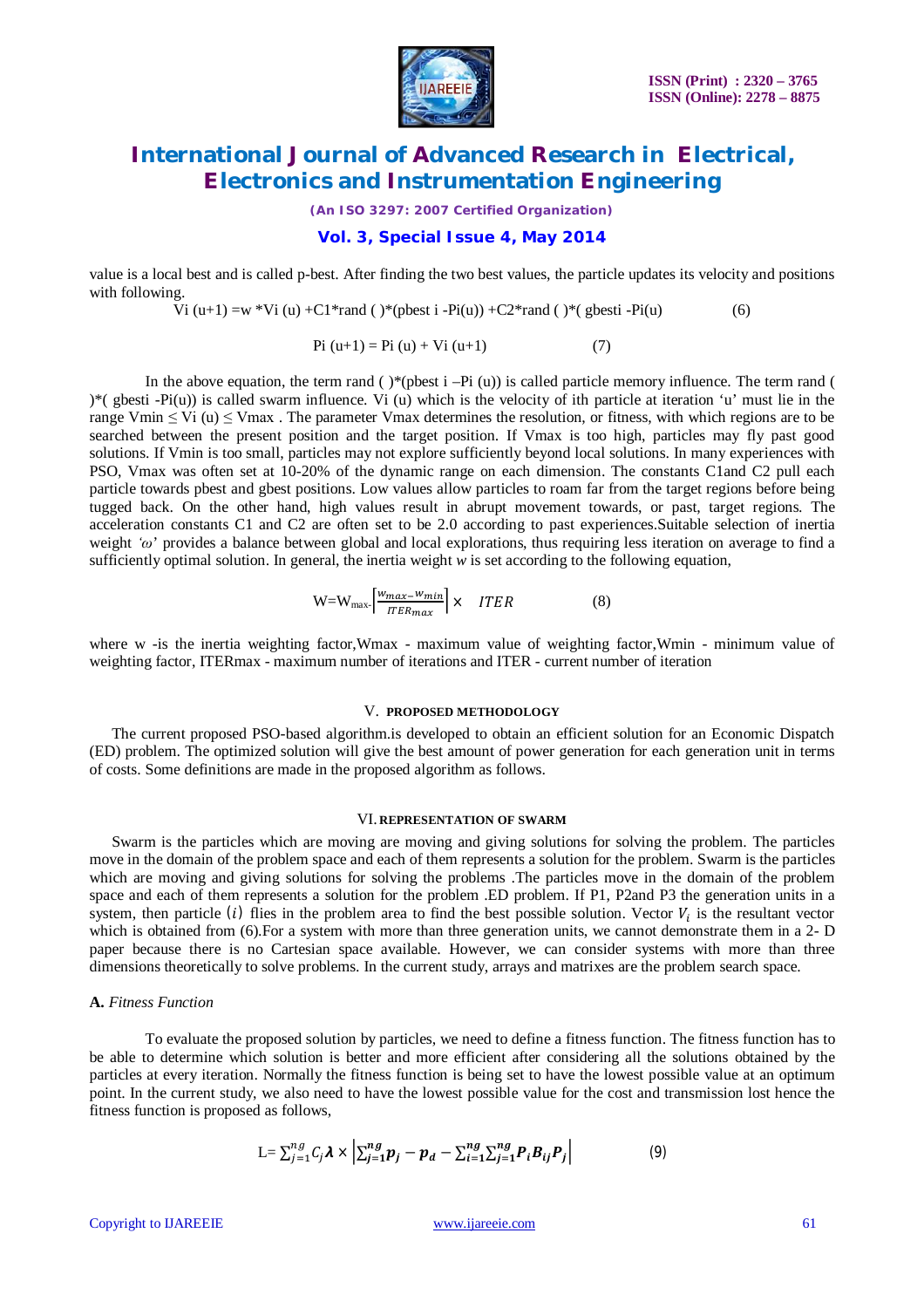

*(An ISO 3297: 2007 Certified Organization)*

## **Vol. 3, Special Issue 4, May 2014**

where; L is the value of fitness function;  $C_j$  is the cost function of generation units j;  $P_d$  is the power demand by the loads  $:\lambda$  is the coefficient of error  $:P_i$  and  $P_j$  is the generated power by ith and jth units respectively. The fitness function is generated by two parts Summation of cost and error in generation which is the difference between desired generation and real generation. The desired generation is the amount that can feed loss demand (Pd) and power transmission loss (4),but the real generation is the summation of units .if Those two numbers are not the same , the system will not work in an ideal situation and there will be a lack of feeding loads . In the best case, the absolute part in (9) will be zero, therefore we set  $\lambda$  to a high value to magnify any error. In this paper, the value of  $\lambda$  is equal to 100 and any small error will be mirrored in the value of the fitness function.

## **B.** *The Proposed algorithm of PSO*

Here, an algorithm based on particles swarm optimization is proposed to give a quick solution solves economic dispatch problems. Unlike other PSO algorithm, in this method each single particle gives a solution to solve the main problem .In each generation of movement the best given solution by the particle is collected and that point in the problem space is called the global best .personal best is the point that any particle by itself has experienced so far. Although, these particles have the opportunity to search the full area of the problem space, missing some points in the problem space is inevitable because the vectors determine the direction of movement of each particle .Hence, getting close to global best point might hold the particles around that point. However , the detected global best point is not necessarily the optimum solution to the problem .To overcome this , the acceleration factors of global best and personal best which are known as C1 and C2 have been adapted in a manner that let the particles search the problem space easier and with more efficient .

The steps of the proposed algorithm are as shown below:

Step: 1 Receive the data of generation units, characteristics, loss co-efficient matrix B, and load demand from a text file .Initialize the position for all the particles in the problem space randomly while the constraints of generation units are satisfied. X[i] [j] Holds the position of particles in problem space while, i- Indicates the particles, j- generation unit. Step: 2 Calculate the cost function (1) and transmission loss matrix Ploss (4) based on loss co- efficient matrix B for each particle that gives a solution for the problem. Then an error function is defined as a matrix to calculate the difference between the estimated power generation and summation of demand load Pd and Ploss as bellowed $[i]$  = PG[i]-(Pd+Ploss[i]); (10)Then the value of error for each particles is divided among the number of generators to be shared between them .Step 2 is placed in a infinite for loop while the value of error is less than a small number and which has been considered equal to 0.00000001 in the current algorithm.

Step: 3 calculate the fitness function (9) based on the obtained the value for generation units from step 2. Note that for each particles one fitness values exceeds hence, we have a matrix with dimension equal to the number of particles called L[i] , Where ,i- Indicates the particles.

Step: 4 compare all the values of L [i] matrix to find the lowest value as the global best solution. This solution is saved in a matrix called gbest [j]While its dimension is  $1 * j$  and j –Number of generation Units .Since the movement part is not started yet , the personal best value of each particles is set to its current location and saved in a matrix Pbest [i][j]. Step: 5 Movement part Modify the initial velocity of each particle based on (10)

$$
Vi[i][j] = Vmin+(((Vmax-Vmin)*Rand(0,1)))
$$
\n(10)

,i=1,2,..........,nop(thenumberofparticles),j=1,2.........,nod(numberof dimension)While the number of dimension demonstrates the number of generation units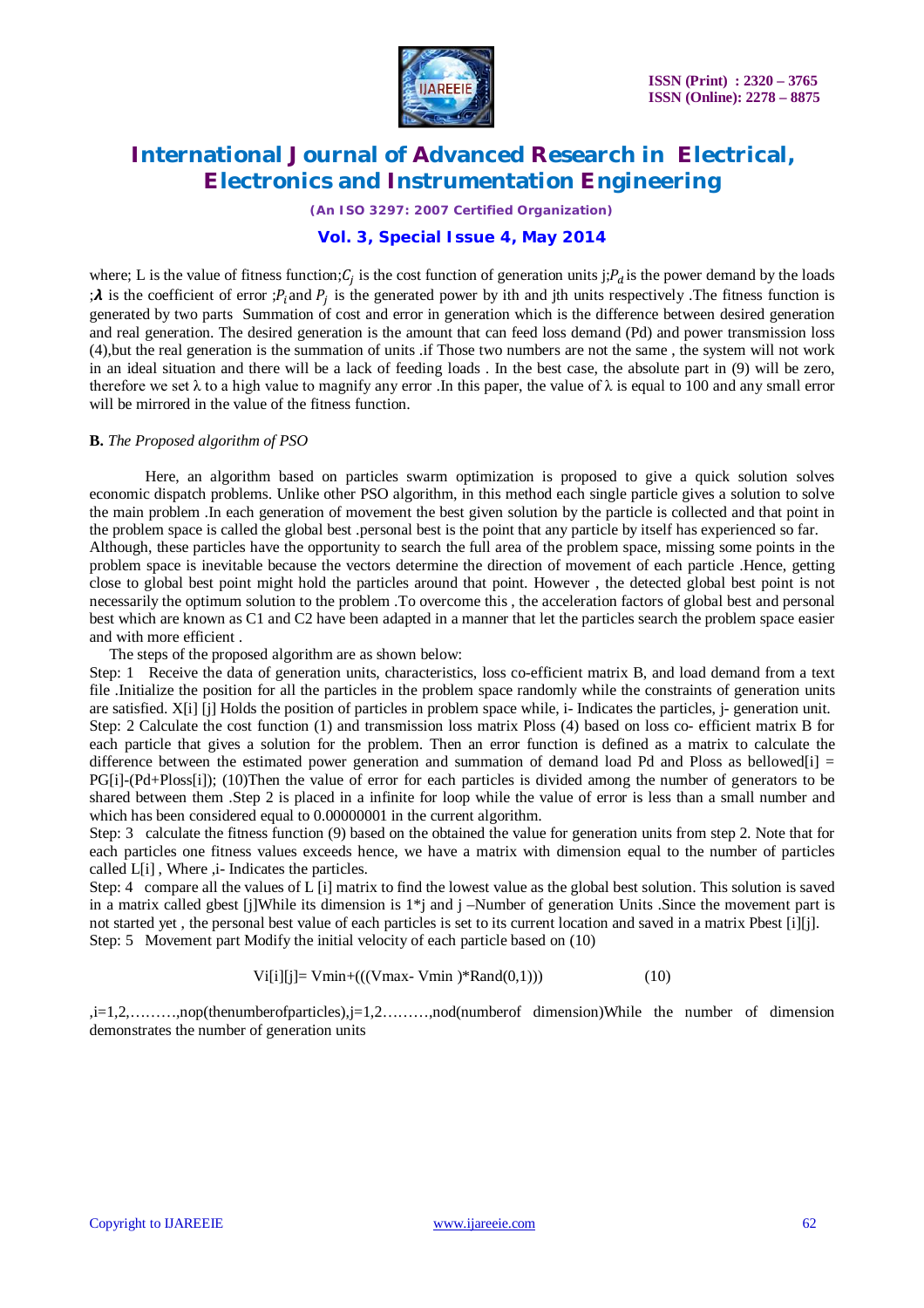

*(An ISO 3297: 2007 Certified Organization)*

## **Vol. 3, Special Issue 4, May 2014**



Fig. 1 Flow chart of economic dispatch using PSO

Step: 6 A for loop which determined the number of iteration starts from this steps. The particle starts by renewing the velocity of each particle based on equation (11)

$$
X^{k+1}[i][j] = X^{k}[i][j] + V^{k+1}[i][j] \tag{11}
$$

 $i=1,2,\ldots, n$  nop (the number of particles)  $i=1,2,\ldots, n$  nod (number of dimension)Where i and j have same definition as in step 5 rl and r2 are random numbers between 0 and 1, W is the inertia weight of velocity which is obtained by (8)  $X^k[i][j]$ and $V^k[i][j]$  are specification of particle, i- at iteration k, cland c2 are the global best acceleration factor and personal best acceleration factor and personal best of freedom in searching the problem space. Calculating the new location of each particle of movement at iteration k+1 is the next aim of this step which is obtained through.

Step: 7 Check the values of  $Xk = \frac{1}{i}$ [i] matrix to make sure no generation unit violates its constraints. If  $Xk + \frac{1}{i}$ [i] is not in range the value will be set to either minimum when  $X \leq Pm$  or maximum when  $X \geq Pm$ ax.

Step: 8 Calculate the cost function (1),Ploss is based on coefficient matrix (4) and value of fitness function matrix (9). Compare all valves of  $Lk=1$  [i]as the fitness matrix at iteration  $K=1$  to find the global best and then save the solution in gbest[j].The number of particle which generates gbest[j]is saved as a number called OP means optimum particle. Compare the current fitness value at iteration K through matrix L[i]. If the fitness value of any particle has decreased, the better solution would be replaced with former solution in matrix pbest [i][j]which holds the best solution for each single particle.

Copyright to IJAREEIE www.ijareeie.com 63 Step 9: If the number of iteration reaches its maximum, then go to step 10. Otherwise, go to step 6.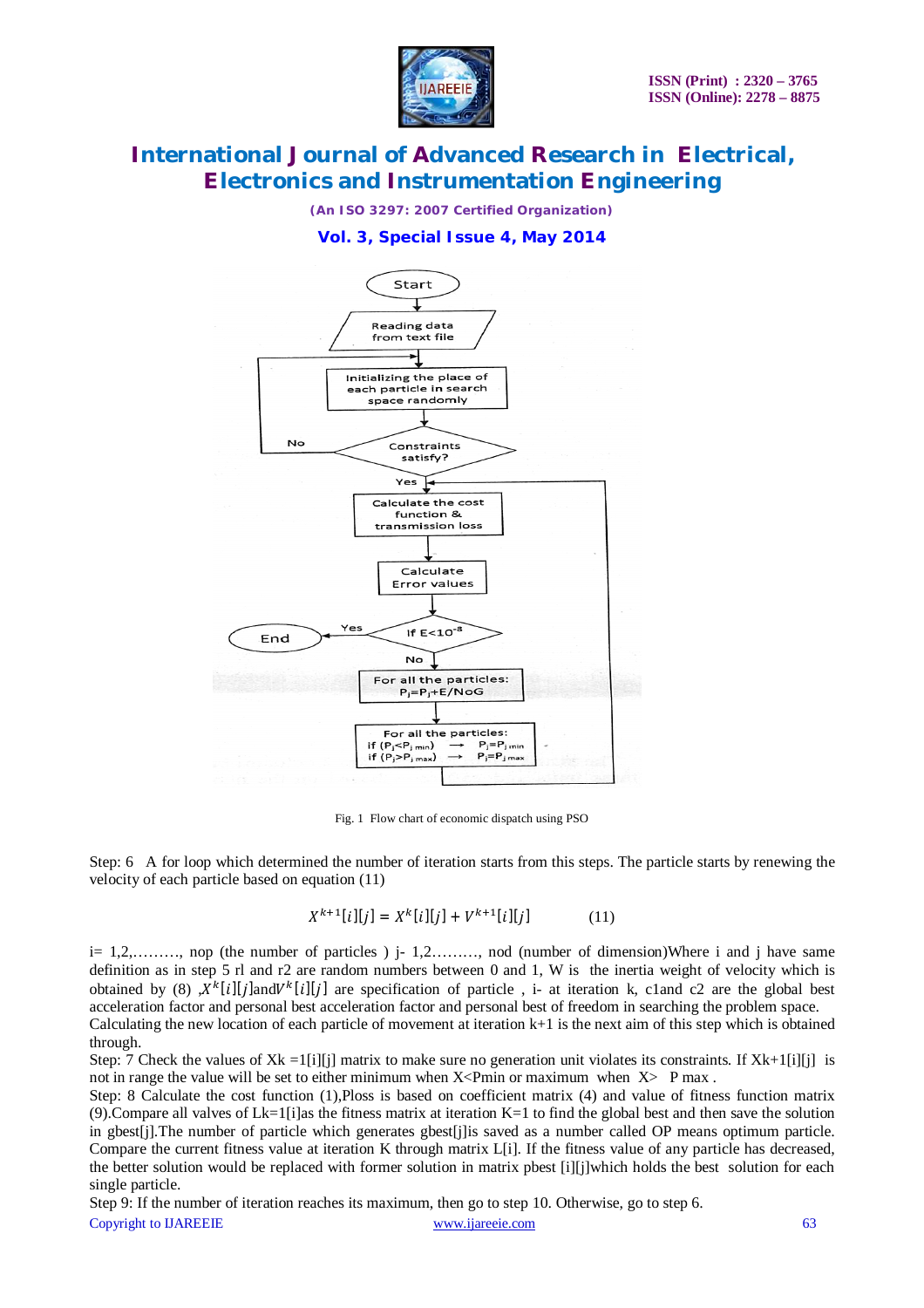

*(An ISO 3297: 2007 Certified Organization)*

## **Vol. 3, Special Issue 4, May 2014**

Step 10: Here gbest [j]is the best solution of the problem while j indicates the number of generation Units. Also the particle which made the best solution has been saved in Op and can be obtained. Then by referring to the cost function which values are registered in cost[i][j]matrix, cost[OP][j]holds the cost of all generation values.

### VII. **RESULTS AND DISCUSSION**

Here, the results of four different case studies have been brought to verify the feasibility of the proposed PSO algorithm. In these cases, the obtained results are compared to existing PSO based and GA based results .At each case, under the same function of operation and algorithm, we performed 10 trials to make sure that the solution is not stammered in any local optimum point. Considering the transmission lines power losses and the transmission capacity constraints, a reasonable B loss coefficients matrix has been utilized processor, personalcomputerwith4.00GB RAM. The programming was in C language and executed on an AMD. PSO method seems to be sensitive to the variation of weights and factors; hence in the present study different factors and parameters can affect the swarm performance. However, the results presented only belong to the best set of parameters which leads the swarm to the optimum place.

### **A.** *Case study 1*

Example 1 Three –Unit System: this case study has been adapted from which is considering as a small system containing three thermal units .The system has the load demand of 150 MW. Table 1 shows the cost characteristics of three generators while matrix B is the loss coefficient matrix for the considered system.

| Generation<br>unit |        | Bi   | A1         | Pmin | Pmax |
|--------------------|--------|------|------------|------|------|
| $\Omega$           |        |      |            |      |      |
|                    | 0.0080 | .00. | <b>200</b> | 10   | 85   |
|                    | 0.0090 | 6.30 | 180        | 10   | 80   |
|                    | 0.0070 | 6.80 | 140        | 10   | 70   |

|  | $[0.000218 \quad 0.000093 \quad 0.000028]$                         |  |
|--|--------------------------------------------------------------------|--|
|  | $B = \begin{bmatrix} 0.000093 & 0.000228 & 0.000017 \end{bmatrix}$ |  |
|  | L0.000028  0.000017  0.000179                                      |  |

The matrix Pg in their case has 3 column based on three units and 150 rows based on the number of particles which is constant for all four cases. A s it has been described the generation of P1, P2 and P3 are random and the dimension of the swarm is 150 x 3. The number of particles is normally assumed to be 100. But in the current study, the number has been increased to 150 to give the swarm more opportunity to search the problem space easier. However, for small cases we do not need many particles to find the optimum but in large scales, having a larger number of particle makes the swarm more capable to search the problem space faster and more reliable. The best results based on the proposed algorithm and existing results have been listed in Table 2. Figure 4 illustrates the convergence property of the proposed algorithm for example 1.

| Table 2 the Best Obtained Results of three Unit System |  |  |  |  |
|--------------------------------------------------------|--|--|--|--|
|                                                        |  |  |  |  |

| Generator output (MW)    | <b>Proposed PSO algorithm</b> | Conventional Algebraic method (27) |
|--------------------------|-------------------------------|------------------------------------|
| P <sub>1</sub>           | 32.604748                     | 33.4701                            |
| P <sub>2</sub>           | 64.680578                     | 64.0974                            |
| P <sub>3</sub>           | 54.989919                     | 55.1011                            |
| <b>Transmission Loss</b> | 2.340470                      | 2.3419                             |
| <b>Total Output</b>      | 152.340470                    | 152.3419                           |
| Load demand              | 150                           | 150                                |
| Total Cost $(S/h)$       | 1596.976316                   | 1599.98                            |

Results of Table 1 show an acceptable improvement in the total cost of the system which demonstrates the ability of the proposed algorithm even in a small problem search space.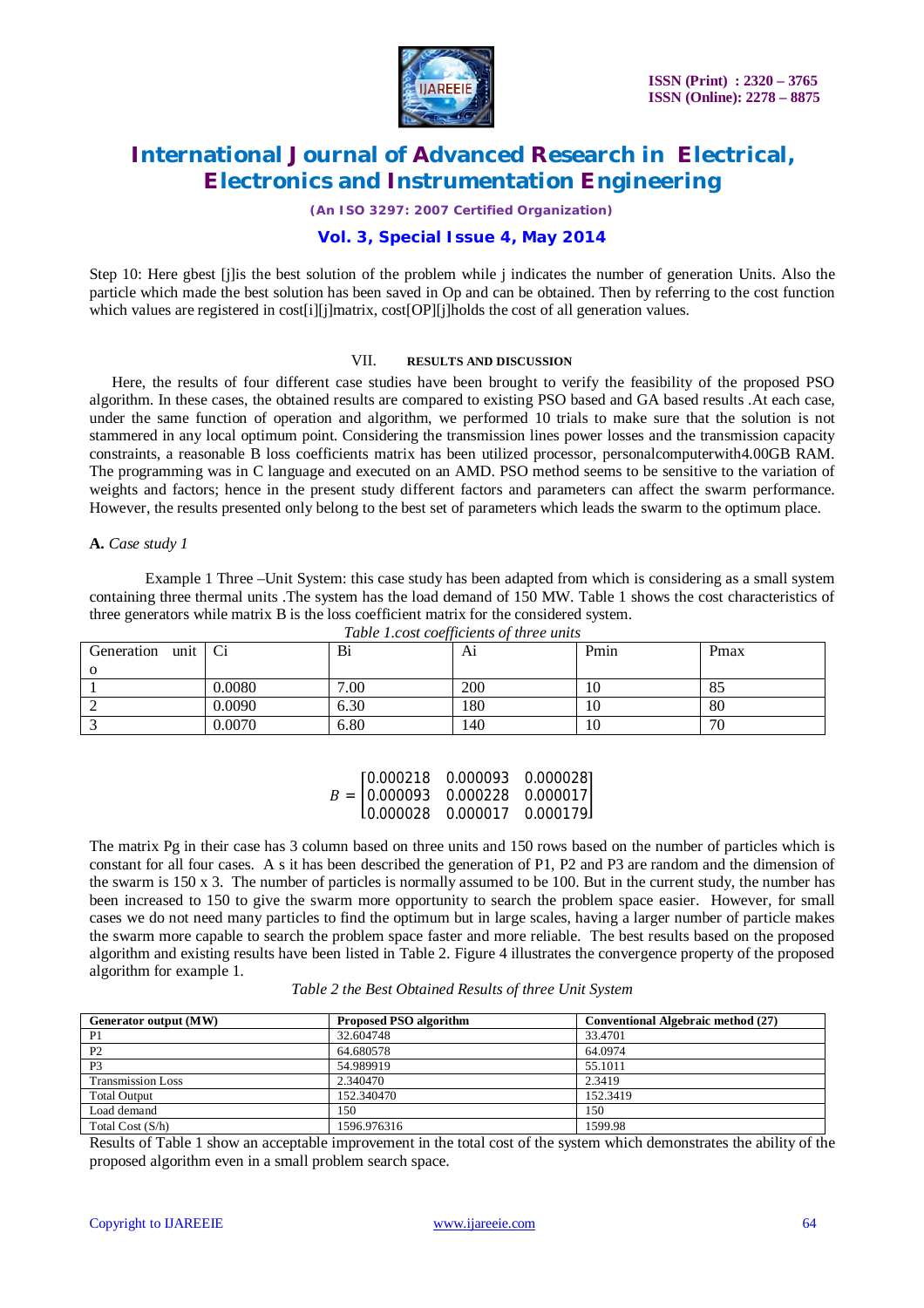

*(An ISO 3297: 2007 Certified Organization)*

## **Vol. 3, Special Issue 4, May 2014**

### **B.** *Case Study 2*

Example 2 Six unit system: this system includes six thermal generation units with characteristics given in Table 3 (28) The system contains 26 buses and 46 transmission lines while the load demand is 1263 MW. Low coefficients B matrix of the system is as follows. :

| Table 3 Cost Coefficients for six unit system for example |            |            |            |            |            |            |  |
|-----------------------------------------------------------|------------|------------|------------|------------|------------|------------|--|
|                                                           | Generation | Ci         | Bi         | Ai         | Pmin       | Pmax       |  |
|                                                           | unit o     |            |            |            |            |            |  |
|                                                           |            | 0.0070     | 7.00       | 240        | 100        | 500        |  |
| $\overline{2}$                                            |            | 0.0095     | 10.0       | 200        | 50         | 200        |  |
| 3                                                         |            | 0.0090     | 8.50       | 220        | 80         | 300        |  |
| 4                                                         |            | 0.0090     | 11.0       | 200        | 50         | 150        |  |
| 5                                                         |            | 0.0080     | 105        | 220        | 50         | 200        |  |
| 6                                                         |            | 0.0075     | 12.0       | 190        | 50         | 120        |  |
|                                                           |            |            |            |            |            |            |  |
|                                                           | 0.000170   | 0.001200   | 0.000700   | $-0.00010$ | $-0.00050$ | $-0.00020$ |  |
| $R^=$                                                     | 0.001200   | 0.001400   | 0.00090    | 0.000100   | $-0.00060$ | $-0.00010$ |  |
|                                                           | 0.000700   | 0.000900   | 0.003100   | 0.000000   | $-0.00100$ | $-0.00060$ |  |
|                                                           | -0.00010   | 0.000100   | 0.000000   | 0.002400   | $-0.00060$ | $-0.00080$ |  |
|                                                           | $-0.00050$ | $-0.00060$ | $-0.00100$ | $-0.00060$ | 0.012900   | $-0.00020$ |  |
|                                                           | 0.00020    | $-0.00010$ | $-0.00060$ | $-0.00080$ | $-0.00020$ | 0.015000   |  |

In this case P1, P2, P3, P4, P5, P6 generate the column of Pg as generation matrix while the number of particles indicates the row number; hence the dimension of pg is 150 x 6. Through the proposed algorithm the best solution of solving this problem are shown in Table 4. The obtained results satisfy the desired generating unit's constraints. The convergence property of the algorithm is illustrated in Fig. 5.

| Table 4 Best obtained Results for six unit system |  |  |
|---------------------------------------------------|--|--|
|---------------------------------------------------|--|--|

| Generator output (MW)    | <b>Proposed algorithm</b> | PSO method (18,19) | GA method (18), (10) |
|--------------------------|---------------------------|--------------------|----------------------|
| P <sub>1</sub>           | 440.576558                | 446.70             | 474.81               |
| P <sub>2</sub>           | 167.436910                | 173.01             | 178.64               |
| P <sub>3</sub>           | 278.235609                | 265.00             | 262.21               |
| P <sub>4</sub>           | 150.000000                | 139.00             | 134.28               |
| P <sub>5</sub>           | 157.606137                | 165.23             | 151.90               |
| P <sub>6</sub>           | 81.22444                  | 86.78              | 74.18                |
| <b>Transmission loss</b> | 12.079658                 | 12.733             | 13.022               |
| <b>Total Output</b>      | 1275.079658               | 1275.7             | 1276.03              |
| Load demand              | 1263                      | 1263               | 1263                 |
| Total Cost (S/h)         | 15445.486621              | 15447              | 15459                |

Convergence Profile of Fitness Value shows that the proposed algorithm has more compared to GA based method and also the proposed PSO – base method

#### **REFERENCES**

[1]. Jong-BaePark,Member,IEEE,Yun-Won Jeong,Joog-RinShin,SeniorMember,IEEE,KwangY.Lee,Fellow,IEEE,and Jin-HoKim,Member, "A Hybrid Particle Swarm Optimization Employing Crossover Operation for Economic Dispatch Problems with Valve-point Effects ," IEEE1996

[2]. Ching-Tzongsu,MemberGwo-Jen Chin,student Member ," A Fast-computation Hopfield Method To Economic Dispatch of Power Systems," IEEE Transactions on Power Systems,Vol 12,NO.4,1997

[3]. Young-Hyun Moon,Jeong-Do Park,Yong-Hoon Lee,Hyun-Jong Kook,Jong-Gi Lee," A New Economic Dispatch Algorithm for Thermal Unit Generation Scheduling in power System,' 'IEEE o-7803-5935-6/00/\$10.00(c)2000

[4]. Jong-BaePark,Member,IEEE,Ki-Song Lee,Joong-RinShin,andKwangY.Lee,fellow," A particle Swarm Optimization for Economic Dispatch with Nonsmooth Cost Function," IEEE Transaction on Power Systems,Vol.20,No.1,2005

[5].C.A.Roa-SepuluvedaB.J.Pavez- Lazo ,''ASoultion to the optimal power flow Using Simulated Annealing," PPT 2001 IEEE porto Power Tech [6]. Zwe-Lee Gaing "Particle Swarm optimization to Solving the Economic Dispatch Considering the Generator Constraints,"IEEE Transaction on power system,VoL.18,No.3,2003

[7]. M.F.Alhajri and M.E.EL-Hawary,"Pattern Search Optimization Applied to convex and Non convex Economic Dispatch,"1-4244-0991-8/07 IEEE2007

[8]. L.L.Lai,Senior Member IEEE,T.Y.Nieh,D.Vujatovic,Y.N.Ma,Y.P.Lu,Y.W.Yang,H.Braun ,"Particle Swarm Optimization for Economic Dispatch of units with Non-smooth Input-Output Characteristic Functions,"1-59975-028-7/05 IEEE 2005

[9] .Masashi Yoshimi,Swarup,K.S.YoshioIzui," Optimal Economic Power Dispatch Using Genetic Algorithms,"pp 0-7803-1217-1 IEEE 1993

[10].A.A.EI-Keib, H.Ma,J.L.Hart,"Environmentally Constrained economic Dispatch Using the LaGrangianERelaxationMethod,IEEETransactiom on power systems, vol.9, 1994

Copyright to IJAREEIE www.ijareeie.com 65 [11].k.Chandram\*,N.subrahmanyam,"Brent method for Economic Load Dispatch with Transmission Losses,"IEEE ,2007.